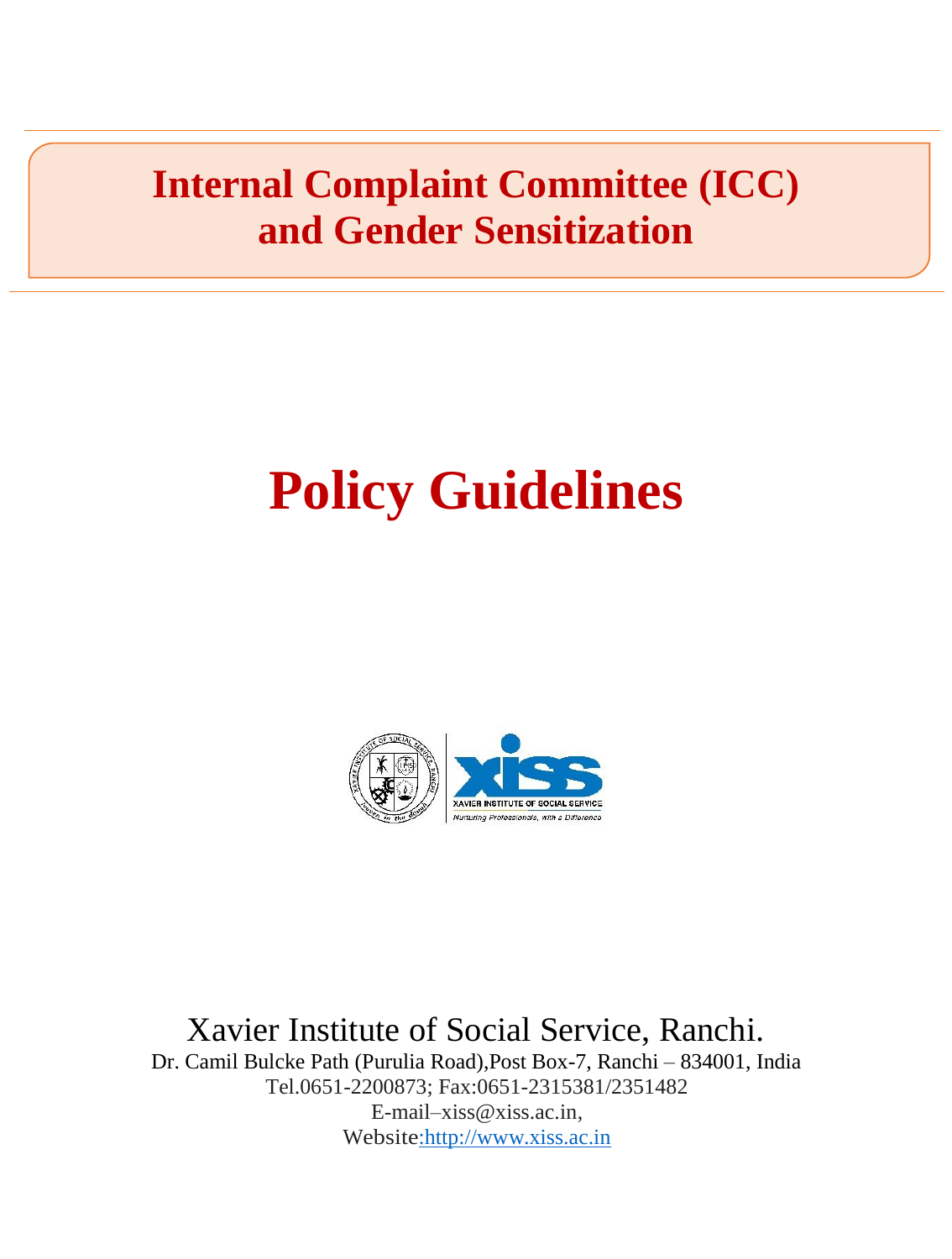## Preface

The Internal Complaint Committee (ICC) and Gender Sensitization Policy Guidelines of Xavier Institute of Social Service, Ranchi gives a general description about the structure, contents, objectives and outcome of the Act with information for all employees and students, on how to deal with sexual harassment at the workplace in the context of the Act, All India Council for Technical Education (Gender Sensitization, Prevention and Prohibition of Sexual Harassment of Women Employees and Students and Redressal of Grievances in Technical Institutions) Regulations, 2016 and Gazette notification of MHRD dated 2nd May.

This Policy Guidelines informs the end user (an employee/ a student) about sexual harassment at workplace and their right to an informed complaint process in seeking redress as provided under the Act and Rules framed thereunder.

The Policy Guidelines is having various sections. First section describes the need of an Internal Complaint Committee along with introduction. Second section defines all the terminology as described in the Act. Next section discusses about the sexual harassment faced by any gender other than women followed by functions of the ICC. Next section describes the process of filing a complaint followed by conducting enquiry. Further the guidelines also include the action against any frivolous complaint. The policy document adds whistle blowing policy at XISS in the next section. The guidelines also include the jurisdiction, sensitization programmes planned for and how to respond.

XISS has a zero-tolerance policy towards any such conduct related to sexual harassment, exploitation and assault and shall take appropriate measures to ensure a healthy environment free from gender discrimination and harassment. This Policy will be helpful for all employees and students of XISS and would enable them to reach out to the Internal Committee members, whenever required.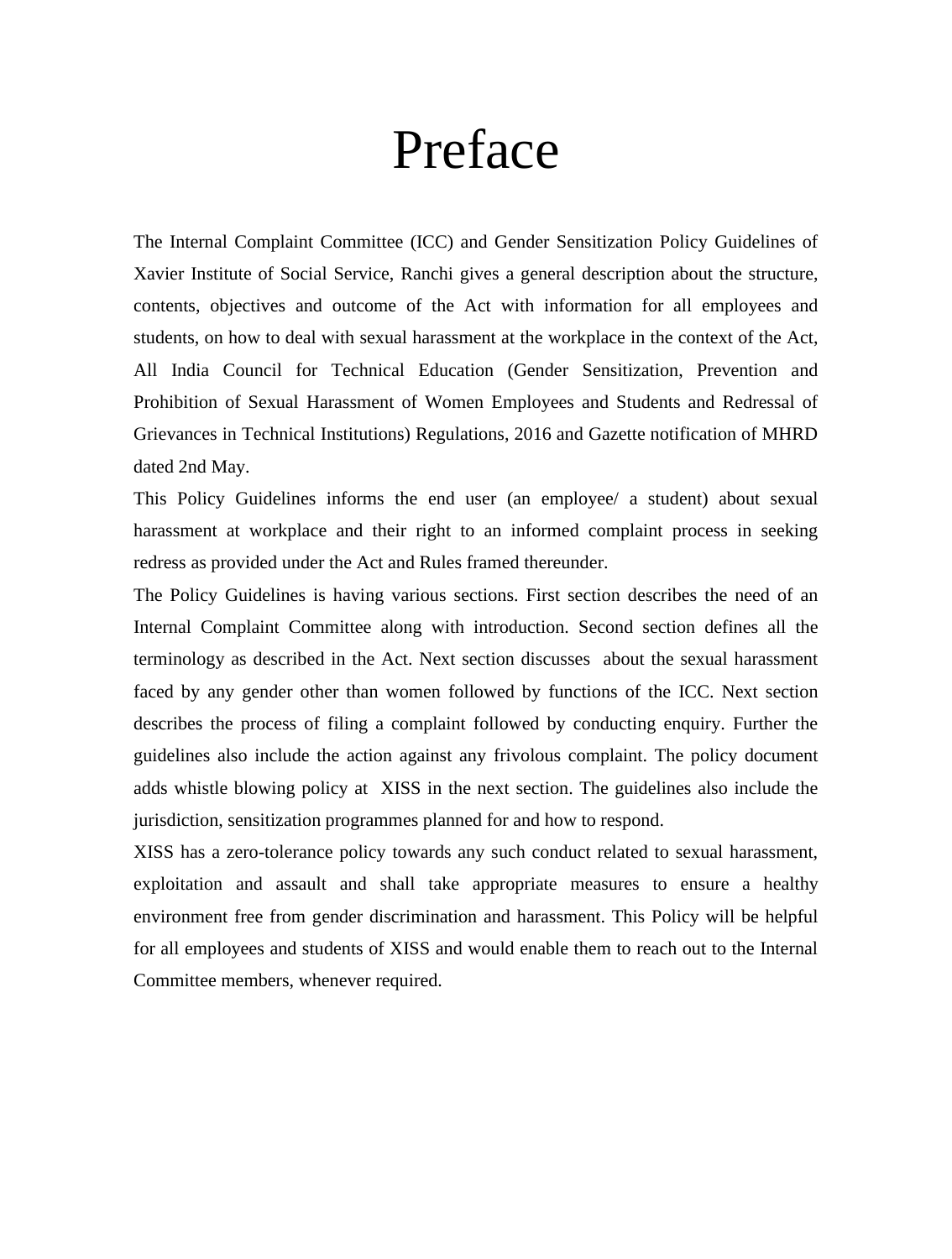### **ICC COMMITTEE**

| Name                         | Designation               | <b>Contact Number</b> |  |
|------------------------------|---------------------------|-----------------------|--|
| Dr. Madhumita Singha (Neogi) | Presiding Officer         | 94311 65933           |  |
| Dr. Amit Giri                | Member                    | 75791 80303           |  |
| Dr. Pooja                    | Member                    | 96614 67089           |  |
| Ms. Koyel Mukherjee          | Member                    | 99050 82939           |  |
| Mr. Harsh Vardhan            | Member                    | 80842 55980           |  |
| Mr. Johnson Topno            | Member,                   | 87894 01321           |  |
|                              | <b>NGO Representative</b> |                       |  |
|                              |                           |                       |  |
| <i>Email: icc@xiss.ac.in</i> |                           |                       |  |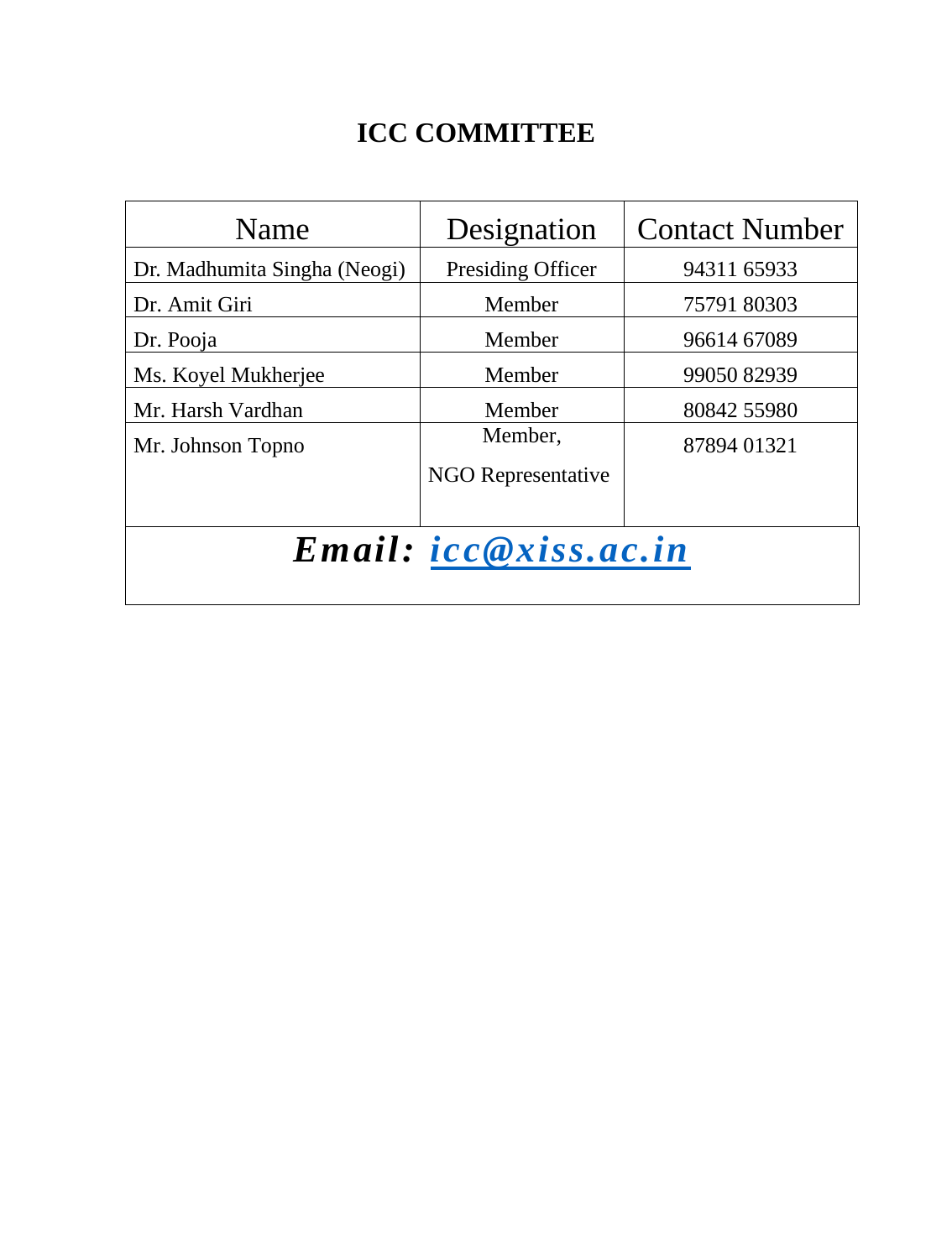### **TABLE OF CONTENT**

| SL.<br>No.                | Topic                                                             | Page No. |
|---------------------------|-------------------------------------------------------------------|----------|
| $\mathbf{1}$              | Why Internal Complaint Committee?                                 | 5        |
| $\overline{2}$            | Objective of Internal Complaint Committee                         | 5        |
| 3                         | Definitions                                                       | 6        |
| $\overline{4}$            | Sexual Harassment Faced By Gender other than Woman                | 8        |
| 5                         | Functions of the Internal Complaints Committee                    | 8        |
| 6                         | Procedure for filing a complaint                                  | 9        |
| $\overline{7}$            | Process of conducting Enquiry                                     | 10       |
| 8                         | Action against frivolous complaint                                | 10       |
| 9                         | <b>Punishment and Compensation</b>                                | 11       |
| 10                        | Confidentiality                                                   | 11       |
| 11                        | Whistle blowing Policy                                            | 12       |
| 12                        | Jurisdiction                                                      | 12       |
| 13                        | <b>Sensitization Programmes</b>                                   | 13       |
| 14                        | How to respond                                                    | 13       |
| 15                        | Amendment to The Policy                                           | 13       |
|                           | Annexure I: POSH Act 2013                                         |          |
| Annexure II: UGC Act 2015 |                                                                   |          |
|                           | Annexure III: Handbook on Sexual Harrasment of Women at Workplace |          |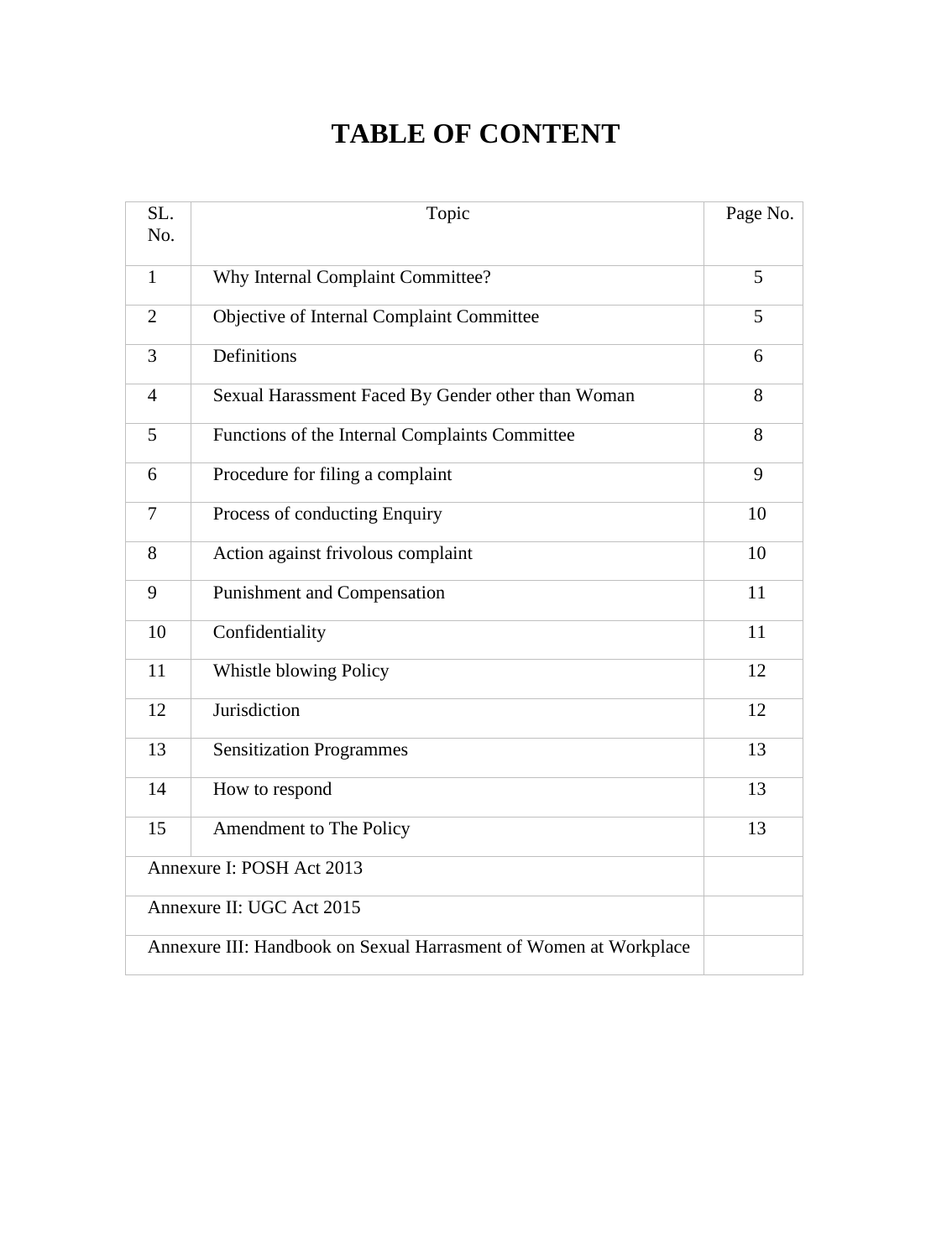**avier Institute of Social Service (XISS)** has set up an Internal Complaint Committee in accordance with the Act and related rules and regulations applicable to higher educational and technical institutions. In this process, Internal Complaint Committee has been reconstituted, which is in effect from 1<sup>st</sup> July 2021. Internal Complaints Committee (ICC) comprises of a Presiding Officer, two faculty members, two members from staff and one member from a non-governmental organization. Further, the committee shall also have three student representatives in case the matter involves a student. **X**

#### **1. Why Internal Complaint Committee?**

The Sexual Harassment of Women at Workplace (Prevention, Prohibition and Redressal) Act, 2013 is the first law that addressed issues related to prevention, prohibition, and redressal of sexual harassment for women at the workplace. The Act is also referred as the POSH Act, which is built upon the Vishaka guidelines laid out in 1997 by the Supreme Court of India.

Hence, as per the directive of the Hon'ble Supreme Court and with reference to Section 4 of All India Council for Technical Education Regulations, 2016 vide no. F AICTE/WH/2016 (Gender sensitization, prevention and prohibition of sexual harassment of women employees and students and Redressal of Grievances in Technical Institutions, Xavier Institute of Social Service (XISS), Ranchi has the policy to address the issues related to incidents of sexual harassment at the workplace.

#### **2. Objective of Internal Complaint Committee**

The objective of ICC is not only confined to dealing with complaints of Sexual Harassment towards women but also towards other genders as well and to work for creating awareness, sensitization, counselling, and educating about gender issues in collaboration with other committees of the Institute.

The ICC Policy will be followed along with Gender Sensitization, Prevention and Prohibition of Sexual Harassment of Women Employees and Students and Redressal of Grievances in Technical Institutions (2016), and other relevant guidelines.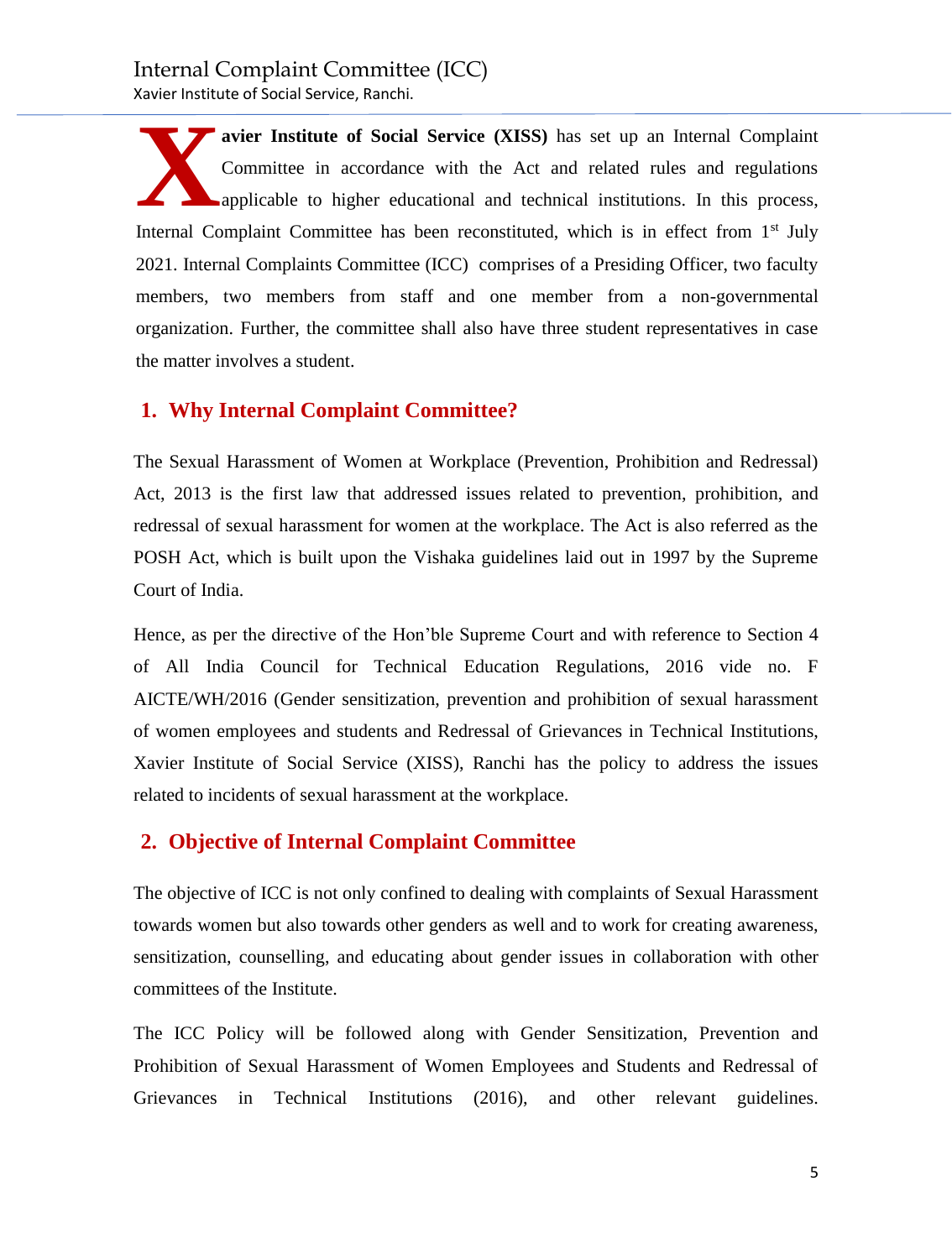XISS, Ranchi aims at providing and maintaining a working environment that is free from any kind of gender discrimination as well as sexual harassment for its students, faculty members, staff, associates, partners or any other representatives associated with the delivery of its work to engage in any form.

XISS has a zero-tolerance policy towards any such conduct related to sexual harassment, exploitation & assault. Appropriate measure shall be adopted to ensure a healthy environment free from gender discrimination and harassment.

#### **3. Definitions**

In these regulations, unless the context otherwCise requires:

- **a) "Aggrieved woman** means in relation to a workplace, any woman to whom sexual harassment is attempted or perpetuated.
- **b) "Campus**" means the physical location of the Xavier Institute of Social Service (XISS) and its related institutional facilities like libraries, laboratories, lecture halls, residences, halls, toilets, student centers, hostels, dining halls, stadiums, parking areas, park-like settings and other amenities like health centres, canteens, etc., visited by the students, workers and employees. Campus also includes extended campus and covers within its scope places visited by the students and employees of the XISS including transportation provided to commute to and from the institution, the locations outside the institution on field trips, internships, study tours, excursions, short-term placements, places used for camps, cultural festivals, sports meets, participating in meetings and conferences, and such other activities.
- **c) "Complainant"** means in relation to the campus, any person of any age as well as of any gender, whether employed or not who alleges to have been subjected to any act of sexual harassment by the respondent.
- **d) "Covered Individuals"** are persons who have engaged in protected activity (defined in clause g) such as filing a sexual harassment charge, or who are closely associated with an individual who has engaged in protected activity and such person can be an employee or a fellow student or guardian of the offended person;
- **e) "Employee"** means any person employed by the Institute for reward or wage/salary and includes any teaching or non-teaching staff, temporary, part-time, honorary employee including maintenance staff, employees employed on a contractual basis or on a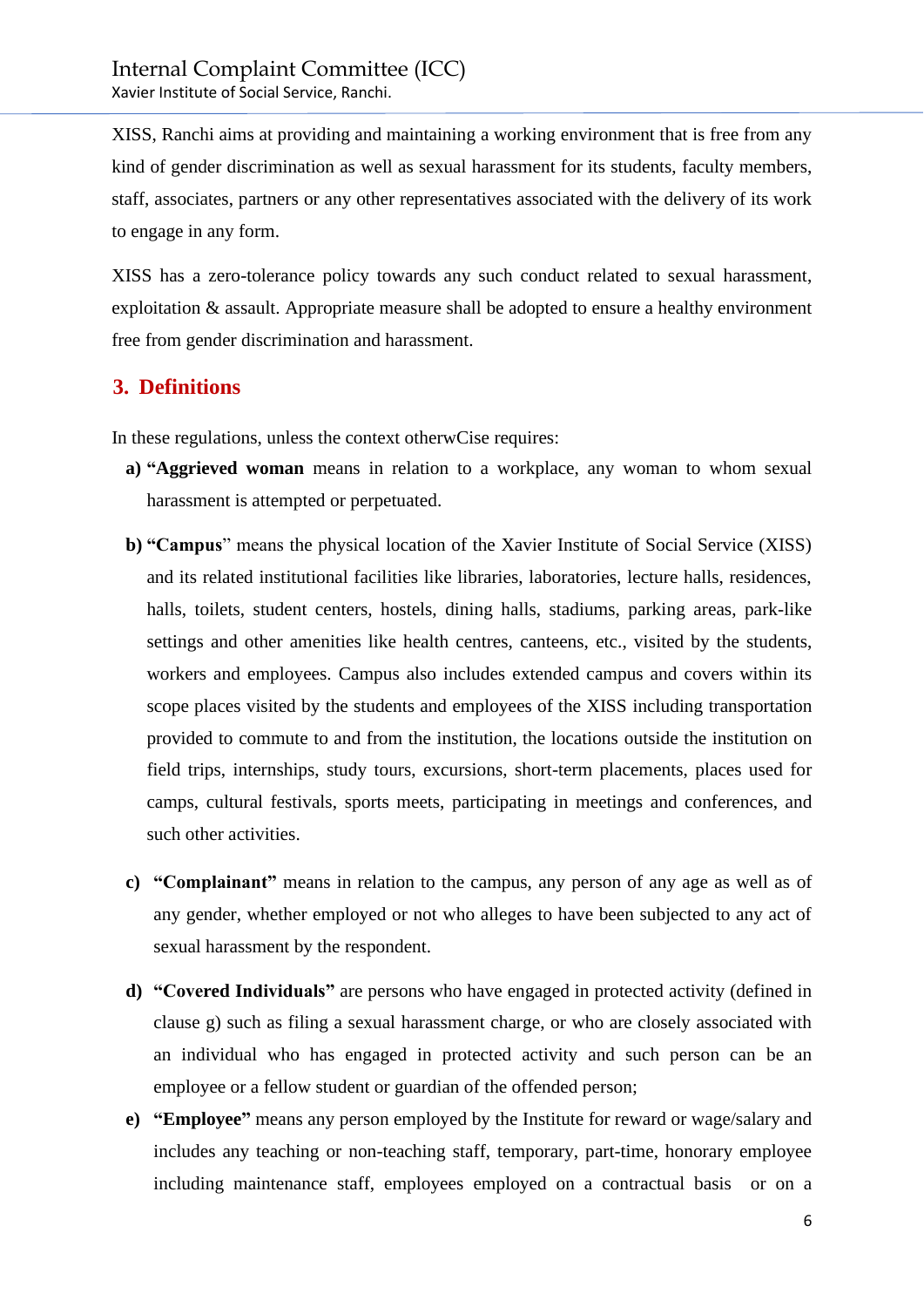project; employee also includes, for this policy trainee, apprentice (or called by any other name), interns, volunteers, teaching assistants, research assistants, whether employed or not, including those involved in field studies, projects, short-visits and camps.

- **f) "Internal Complaints Committee (ICC)" means** Committee constituted at XISS, Ranchi to address issues related to prevention, prohibition, and redressal of sexual harassment for women.
- **g) "Protected Activity"** includes reasonable opposition to a practice believed to violate sexual harassment laws on behalf of oneself or others such as participation in sexual harassment proceedings, cooperating with an internal investigation or alleged sexual harassment practices or acting as a witness in an investigation by an outside agency or litigation;
- **h) "Respondent"** means any person against whom the agcomplaintant has made a complaint.
- **i) "Sexual Harassment" means-**

**(i)** "An unwanted conduct with sexual undertones if it occurs or which is persistent and which demeans, humiliates or creates a hostile and intimidating environment or is calculated to induce submission by actual or threatened adverse consequences and includes any one or more or all of the following unwelcome acts or behavior (whether directly or by implication), namely:

- **(a)** any unwelcome physical, verbal or non-verbal conduct of sexual nature;
- **(b)** demand or request for sexual favours;
- **(c)** making sexually coloured remarks
- **(d)** physical contact and advances: or
- **(e)** showing pornography"

**(ii)** any one (or more than one or all) of the following circumstances, if it occurs or is present in relation or connected with any behavior that has explicit or implicit sexual undertones:

**(a)** implied or explicit promise of preferential treatment as quid pro quo for sexual favours;

- **(b)** implied or explicit threat of detrimental treatment in the conduct of work;
- **(c)** implied or explicit threat about present or future status of the person concerned;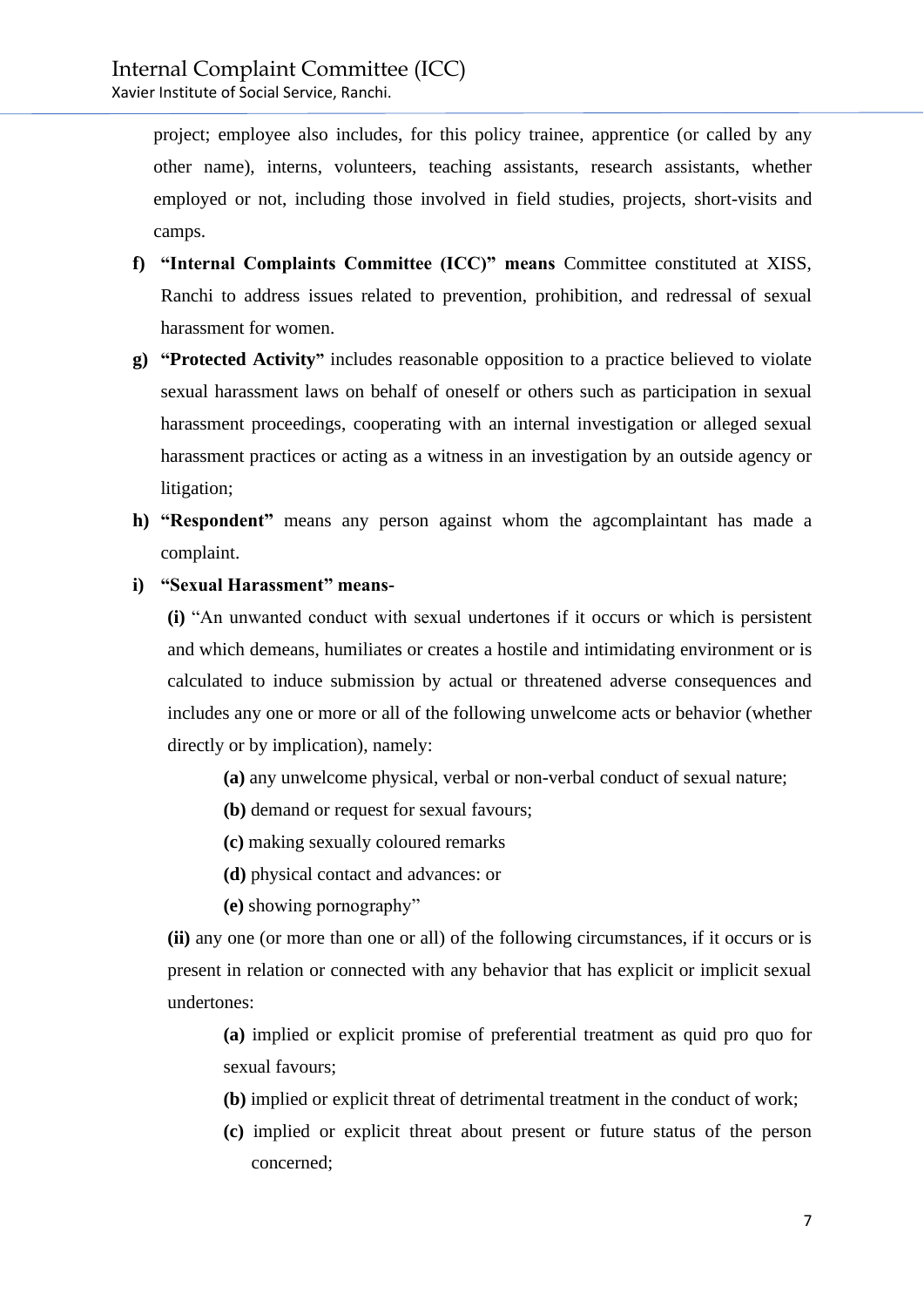Xavier Institute of Social Service, Ranchi.

- **(d)** creating an intimidating offensive or hostile learning environment;
- **(e)** humiliating treatment likely to affect the health, safety dignity or physical integrity of the person concerned;
- **j) "Student"** means to any person who is enrolled for any program of XISS, Ranchi. It also includes any participant enrolled for exchange programs, training programs, workshops or any program conducted by XISS, Ranchi.
- **k) "Workplace"** means the campus of XISS including:

**(a**) Any department, organization, undertaking, establishment, enterprise, institution, office, branch or unit which is established, owned, controlled or wholly or substantially financed by funds provided directly or indirectly by XISS;

**(b)** Any sports facility, stadium, sports complex or competition or games venue, whether residential or not used for training, sports or other activities relating thereof in XISS;

**(c)** Any place visited by the employee or student arising out of or during the course of employment or study, cultural or any field trips organized by the XISS community including transportation provided for undertaking such journey; any space in which Institute related academic or administrative or any other activity occurs.

**l) "Third Party Harassment"** refers to a situation where sexual harassment occurs as a result of an act or omission by any third party or outsider, who is not an employee or a student of XISS, but a visitor to XISS in some other capacity or for some other purpose or reason;

#### **4. Sexual Harassment Faced By Gender other than Woman**

In case of Sexual Harassment faced by a person of any gender other than woman, the complaint may be filed with ICC, XISS, Ranchi which after prima facie examining the issue, will take up such cases if any pattern of sexual harassment is found in the case.

#### **5. Functions of the Internal Complaints Committee**

The Internal Complaint Committee shall:

- **a)** Provide assistance to the employee or student in case of complaint filing.
- **b)** Provide mechanisms for dispute redressal and dialogues to anticipate and address issues through fair conciliation without undermining complainants' rights, and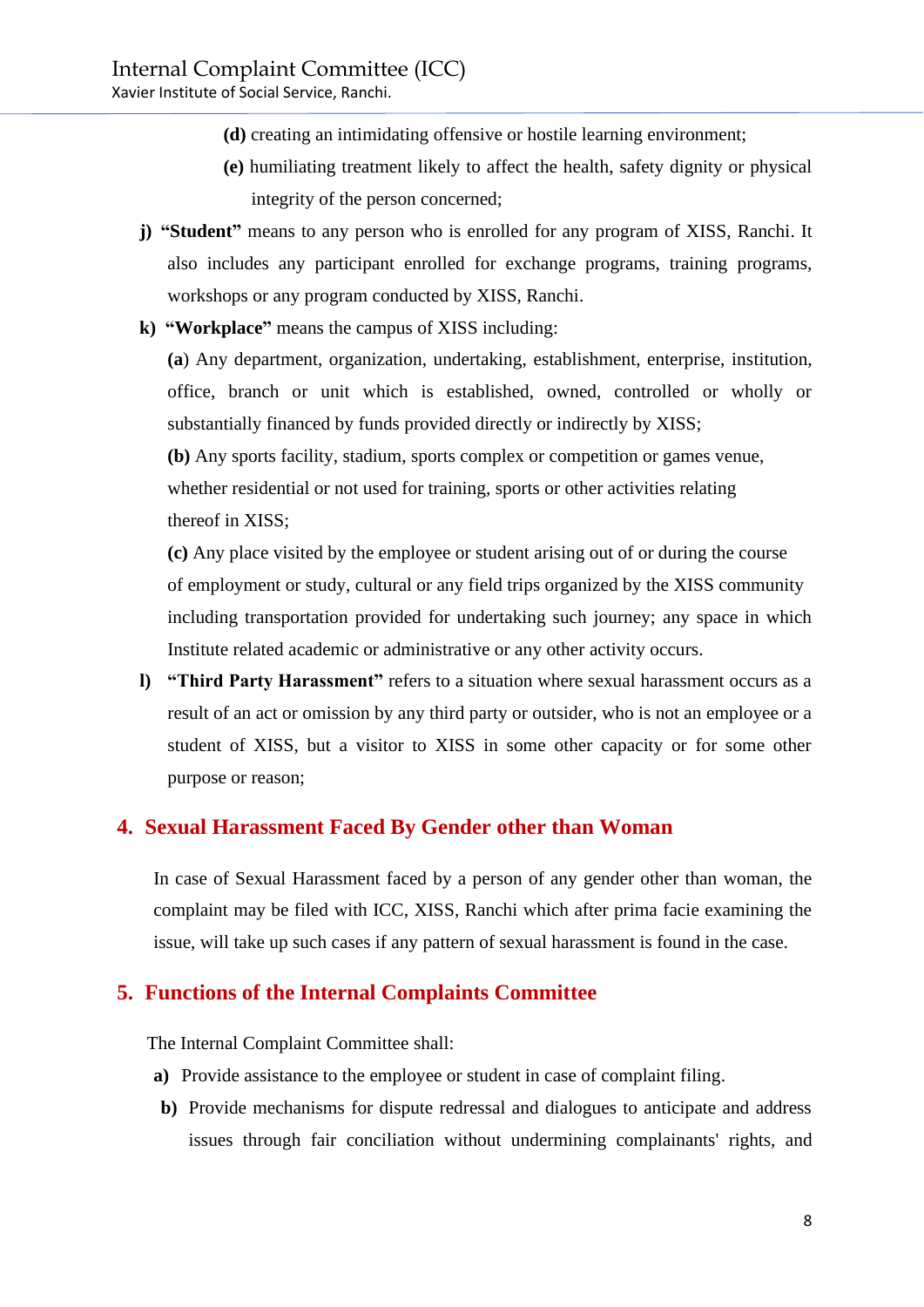minimize the need for purely punitive approaches that lead to further resentment, alienation or violence.

- **c)** Protect the safety of the complainant by not divulging the person's identity and provide the mandatory relief by way of sanctioned leave or relaxation of attendance requirement or transfer to another department or supervisor as required during the pendency of the complaint, or also provide for the transfer of the offender;
- **d)** Ensuring the aggrieved woman/Complainant or witnesses are not aggrieved woman/Complainantized or discriminated against while dealing with complaints of sexual harassment. And
- **e)** Ensure prohibition of retaliation or adverse action against a covered individual because the employee or the student is engaged in protected activity.
- **f)** Prepare the Annual Report attested by the employer and file with the District Officer.
- **g)** During the pendency of an inquiry, on a written request made by the aggrieved woman, the Internal Complaints Committee may recommend to the employer to
	- **(i)** Transfer the aggrieved woman or the respondent to any other workplace, or
	- **(ii)** Grant leave to the aggrieved woman up to three months, or
	- **(iii)** Grant such other relief to the aggrieved woman as may be prescribed

#### **6. Procedure for filing a complaint**

- **a)** A Complaint has to be made by the aggrieved woman/Complainant in writing, within three months of the incident or three months from the last incident in case of a series of incidents (Relaxation in some cases may be provided).
- **b)** The exception is provided in cases where the aggrieved woman/Complainant is not in a state to make a complaint due to the act of sexual harassment, in such cases complaint may be filed by the aggrieved woman/Complainant's friend, relative, colleague, co-student, associate or person accompanying the aggrieved woman/Complainant.
- **c)** The complaint should be duly signed by the aggrieved woman/Complainant.
- **d)** All complaints are to be addressed to the Presiding officer of the Committee.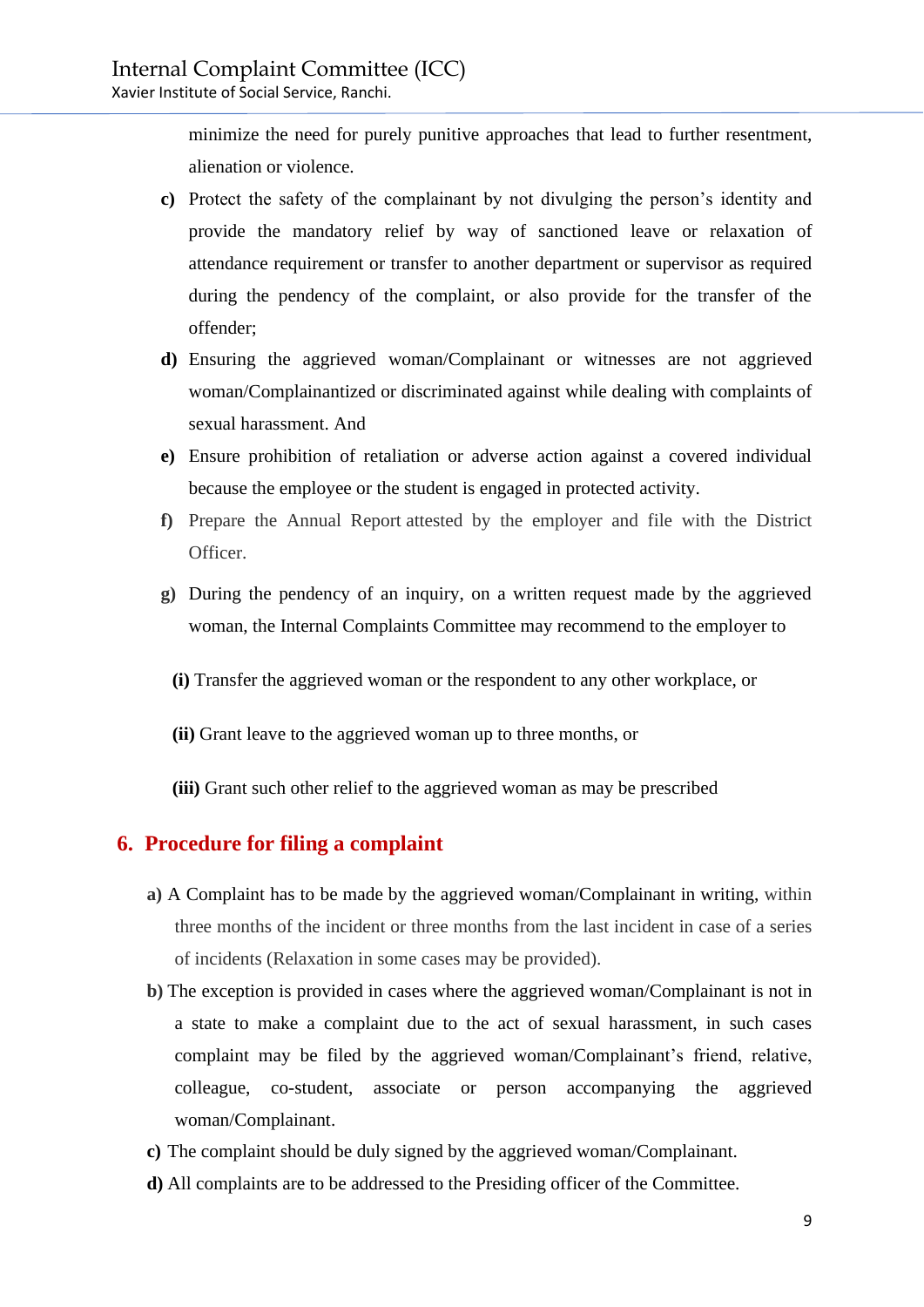**e)** Oral complaints if any shall be brought into writing by the Presiding officer or any other person designated and signed by the aggrieved woman/Complainant or the person accompanying the aggrieved woman/Complainant.

#### **7. Process of conducting Enquiry**

- **a)** The ICC shall, upon receipt of the complaint, send one copy of the complaint to the respondent within seven days of such receipt.
- **b)** Upon receipt of the copy of the complaint, the respondent shall file his or her reply to the complaint along with the list of documents and names and addresses of witnesses within ten days.
- **c)** The inquiry has to be completed within ninety days from the receipt of the complaint. The inquiry report, with recommendations, if any, has to be submitted within ten days from the completion of the inquiry to the Director of XISS. Copy of the findings or recommendations shall also be served on both parties to the complaint.
- **d)** The Director of XISS shall act on the recommendations of the committee within thirty days from the receipt of the inquiry report unless an appeal against the findings is filed within that time by either party.
- **e)** An appeal against the findings or / recommendations of the ICC may be filed by either party before the Executive Authority of the Higher Education Institutes within thirty days from the date of the recommendations
- **f)** If the Director of XISS decides not to act as per the recommendations of the ICC, then it shall record written reasons for the same and convey to the ICC and both the parties to the proceedings. If the Director decides to act as per the recommendations of the ICC, then a show cause notice, answerable within ten days, shall be served on the party against whom action is decided to be taken. The Director of ICC shall proceed only after considering the reply or hearing the aggrieved person.
- **g)** The identities of the aggrieved party or aggrieved woman/Complainant or the witness or the offender shall not be made public or kept in the public domain.

#### **8. Action against the frivolous complaint**

An inquiry if finds the complaint to be malicious, frivolous, forged or untrue, the complainant is liable for punishment.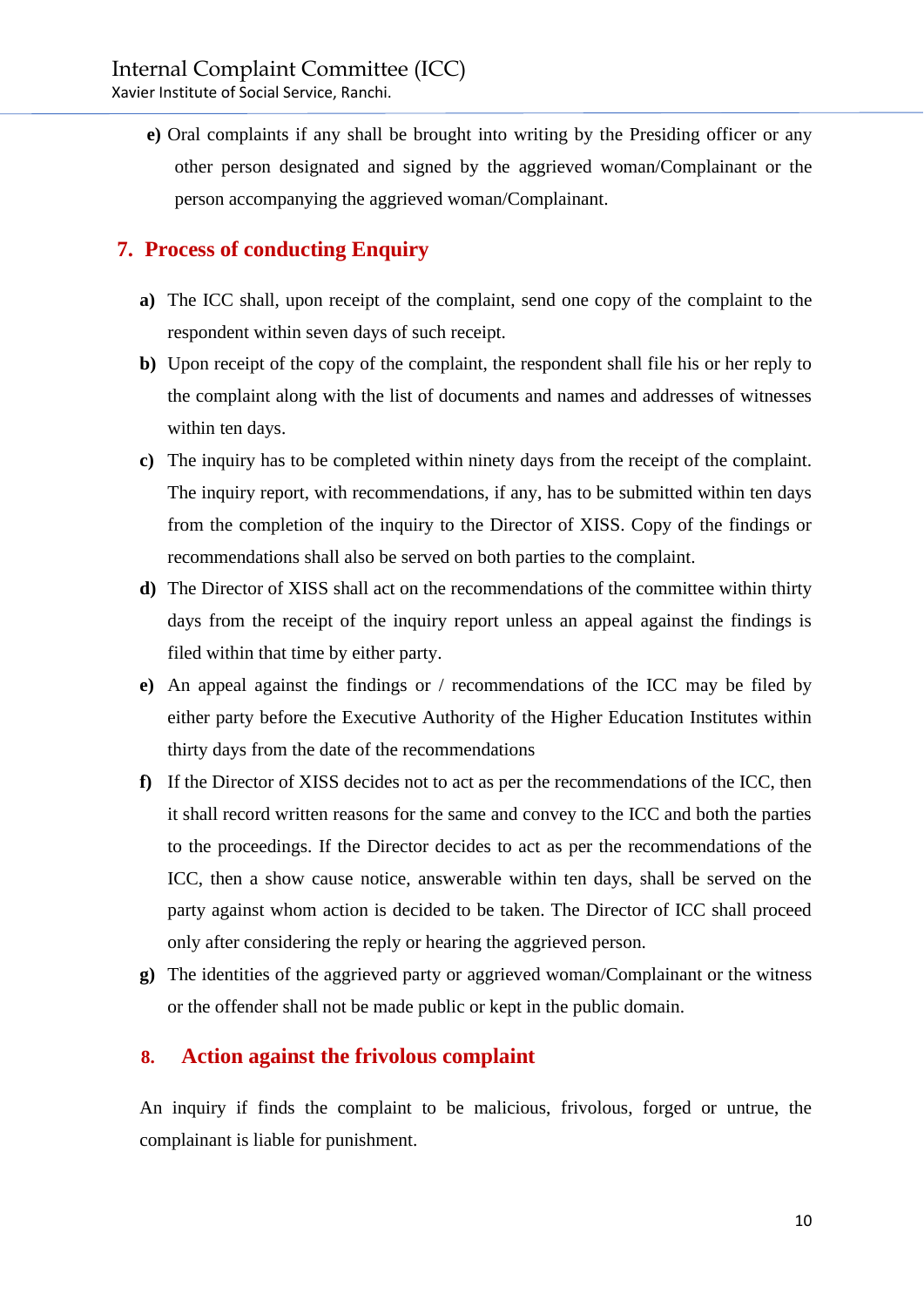Xavier Institute of Social Service, Ranchi.

#### **9. Punishment and Compensation**

Depending upon the severity of the incident:

- **a)** A person (if the person is an employee) of XISS, Ranchi found to be guilty of sexual harassment shall be punished in accordance with the service rules of XISS, Ranchi .
- **b)** Depending upon the severity of the offense, the punishment may include a written apology, a letter of warning, removal and/or disbarment from holding an administrative position, withholding the promotion, Compulsory retirement, withholding of pay rise or increments, immediate transfer or suspension without pay, suspension from service for a limited period, termination from service, undergoing a counselling session, etc.
- **c)** In case, a student is found to be guilty, they might be suspended, restricted entry to campus, expulsion or asked for counseling.

#### **10. Confidentiality**

It shall be the duty of the ICC to ensure that the complaints filed with it remain confidential. After the complaint and during the enquiry, the confidentiality of Aggrieved Woman / Complainant /Respondent /Witnesses proceedings shall be maintained to the extent possible.

- **a.** All concerns and reporting can be expressed or made without any fear of retaliation. It shall be the duty of all persons and authorities designated to ensure that the complaints lodged with ICC remain confidential. After the initiation of an enquiry, confidentiality of proceedings shall be maintained so far as is possible.
- **b.** The name and identity of the Complainant or the Respondent or Witnesses shall not be revealed to the press/media or any other persons whilst reporting of any proceedings, case, order or Judgment.
- **c.** The contents of the complaint, the identity and contact details of the Complainant, respondent and witnesses and any information related to conciliation, inquiry proceedings, recommendations of the ICC and the action taken by XISS shall not be published, communicated or made known to the public, press and media in any manner and will be revealed strictly on a need-to-know basis. All discussions/decisions must be documented and retained by the XISS and must be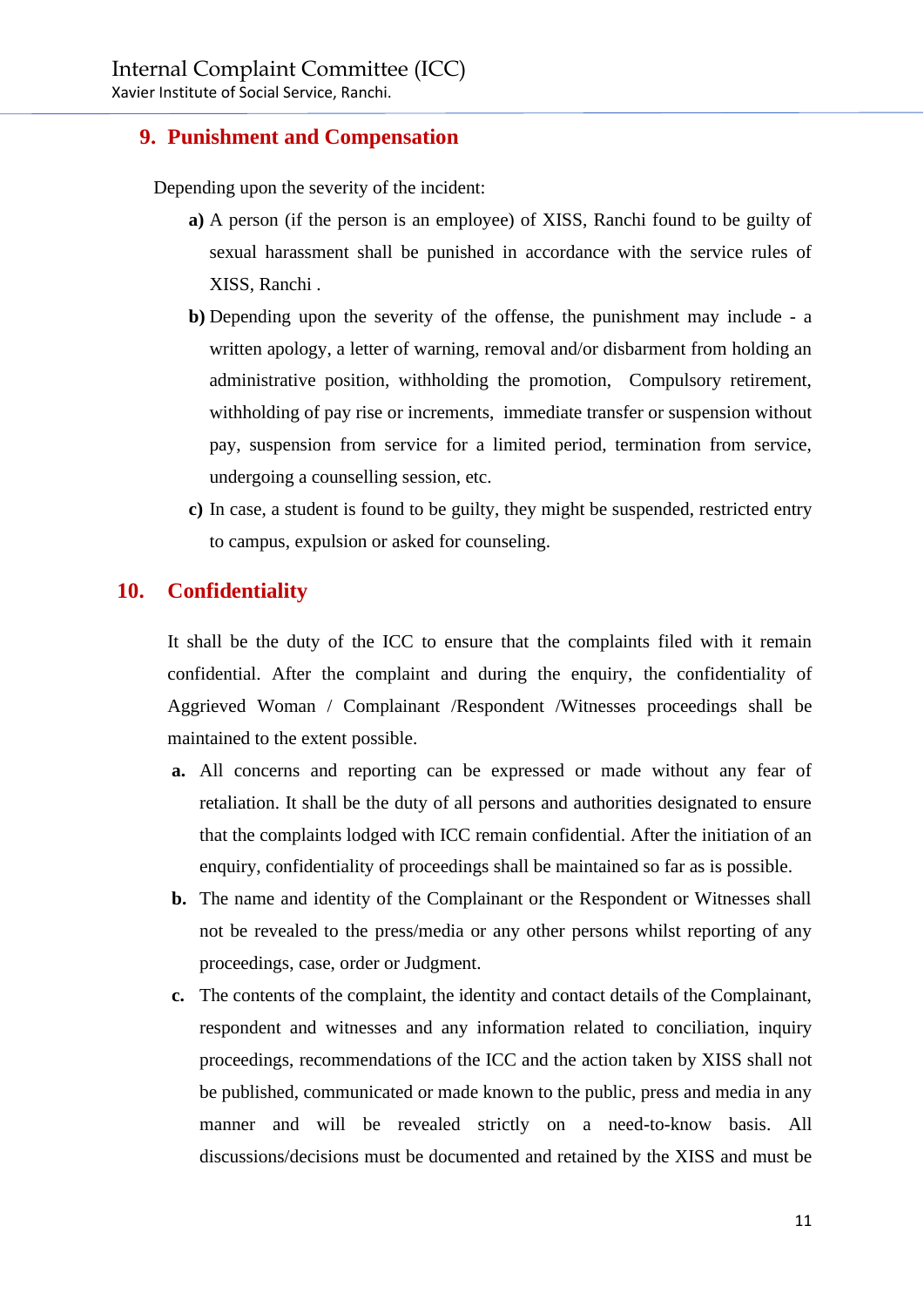kept confidential. The above may also include suspension pending inquiry. Appropriate information will be shared with government authorities as per the Act.

- **d.** However, information may be disseminated regarding the justice secured to any aggrieved woman/Complainant without disclosing the name, address, identity or any other particulars calculated to lead to the identification of the Complainant and witnesses.
- **e.** If any person (including witnesses) breaches confidentiality, the ICC reserves the right to initiate proceedings against them and suggest punishments as outlined in Section 10.

#### **11. Whistle blowing Policy**

XISS does not approve, endorse, support or tolerate any form of retaliation against any employee/student who, in a good faith, brings to notice or reports any suspected misconduct related to sexual harassment. Any person engaging in retaliation of such form may be subject to disciplinary action. It is also the duty of the ICC, XISS, Ranchi to ensure confidentiality of such employees or students who report misconduct related to sexual harassment in their capacity as a whistleblower. Complaints by a third party acting as whistleblower have to be made in writing to the ICC, XISS, Ranchi.

#### **12. Jurisdiction**

The points mentioned in this Policy shall be applicable to all complaints of sexual harassment made:

- By a member of XISS, Ranchi against any other member of XISS, Ranchi, irrespective of whether the harassment is alleged to have taken place within or outside the campus
- By an outsider against a member of XISS, Ranchi or by a member of XISS, Ranchi against an outsider if sexual harassment is alleged to have taken place either within the campus or outside the campus.